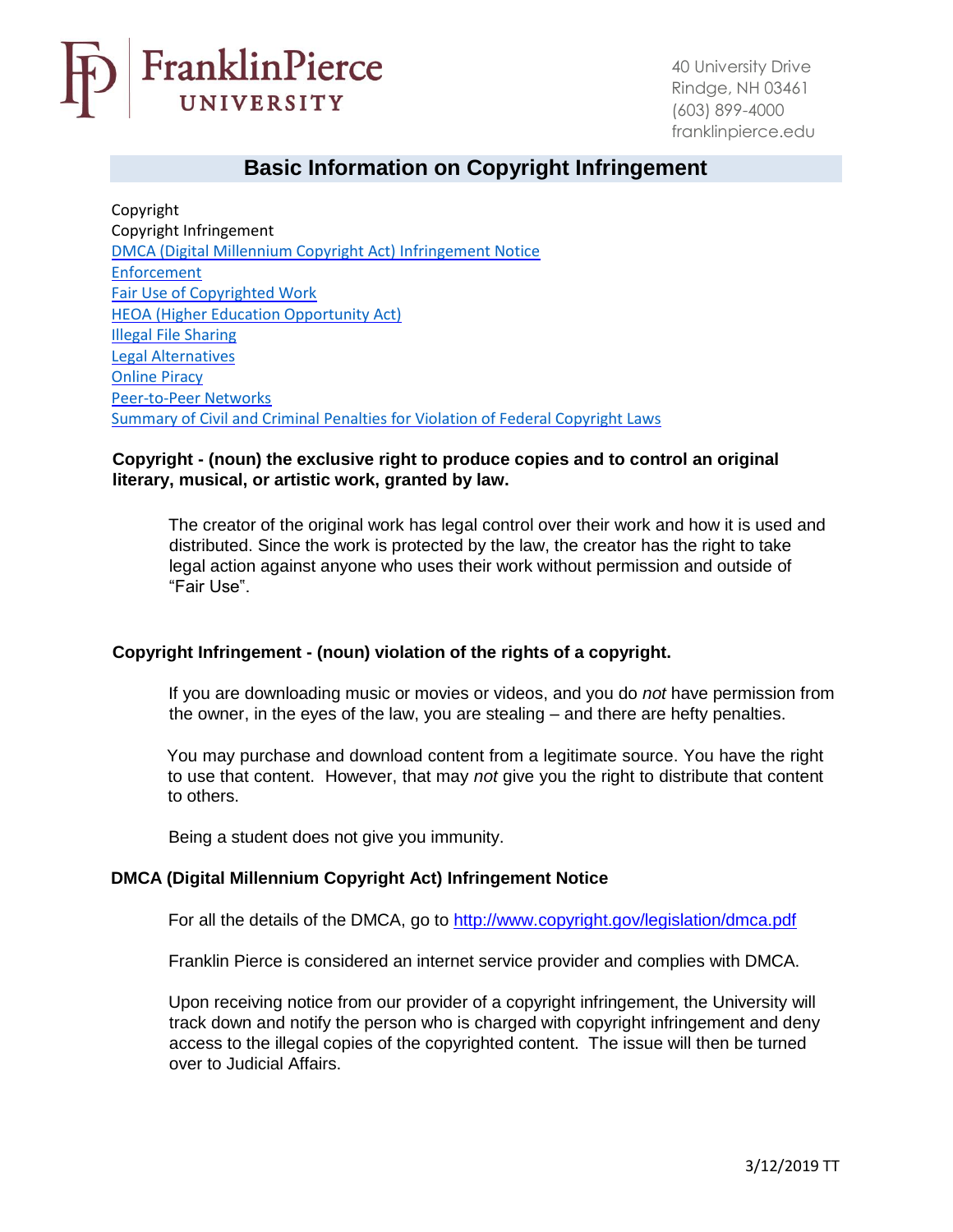

#### <span id="page-1-0"></span>**Enforcement**

Unless purchased legitimately for your own use, it is against the law to download copyrighted content. Unless you have express permission, it is illegal to share copyrighted content.

Disciplinary Action: The University is responsible for investigating possible violations of University code and enforcing rules, which could result in the monitoring of stored material and/or disciplinary action. All allegations of abuse of this policy will be handled by the judicial system. See [Student Computer Use Policy, Student Code of Conduct.](https://www.franklinpierce.edu/studentlife/student-conduct/)

Financial Penalties: Penalties for copyright infringement include civil and criminal penalties. In general, anyone found liable for civil copyright infringement may be ordered to pay either actual damages or "statutory" damages affixed at not less than \$750 and not more than \$30,000 per work infringed. For "willful" infringement, a court may award up to \$150,000 per work infringed. A court can, in its discretion, also assess costs and attorneys' fees.

Being a student does not give you immunity.

## <span id="page-1-1"></span>**Fair Use of a Copyrighted Work**

The section of the copyright law (<http://www.copyright.gov/title17/92chap1.html#107>[\) that](http://www.copyright.gov/title17/92chap1.html#107) defines Fair Use says:

"the fair use of a copyrighted work…for purposes such as criticism, comment, news reporting, teaching (including multiple copies for classroom use), scholarship, or research, is not an infringement of copyright."

Uploading and downloading materials for non-academic use does not fall under the protection of Fair Use.

## **The Higher Education Opportunity Act of 2008 (HEOA)**

## <span id="page-1-2"></span>**(Pub. L. 110-315)**

Added provisions to the Higher Education Act of 1965, as amended, (HEA) *requiring institutions to take steps to combat the unauthorized distribution of copyrighted materials through illegal downloading or peer-to-peer distribution of intellectual property.*

These requirements were effective upon enactment of the HEOA, August 14, 2008.<sup>1</sup> On October 29, 2009, the Department published final regulations implementing the statutory requirements (74 FR 55902). These regulations go into effect July 1, 2010.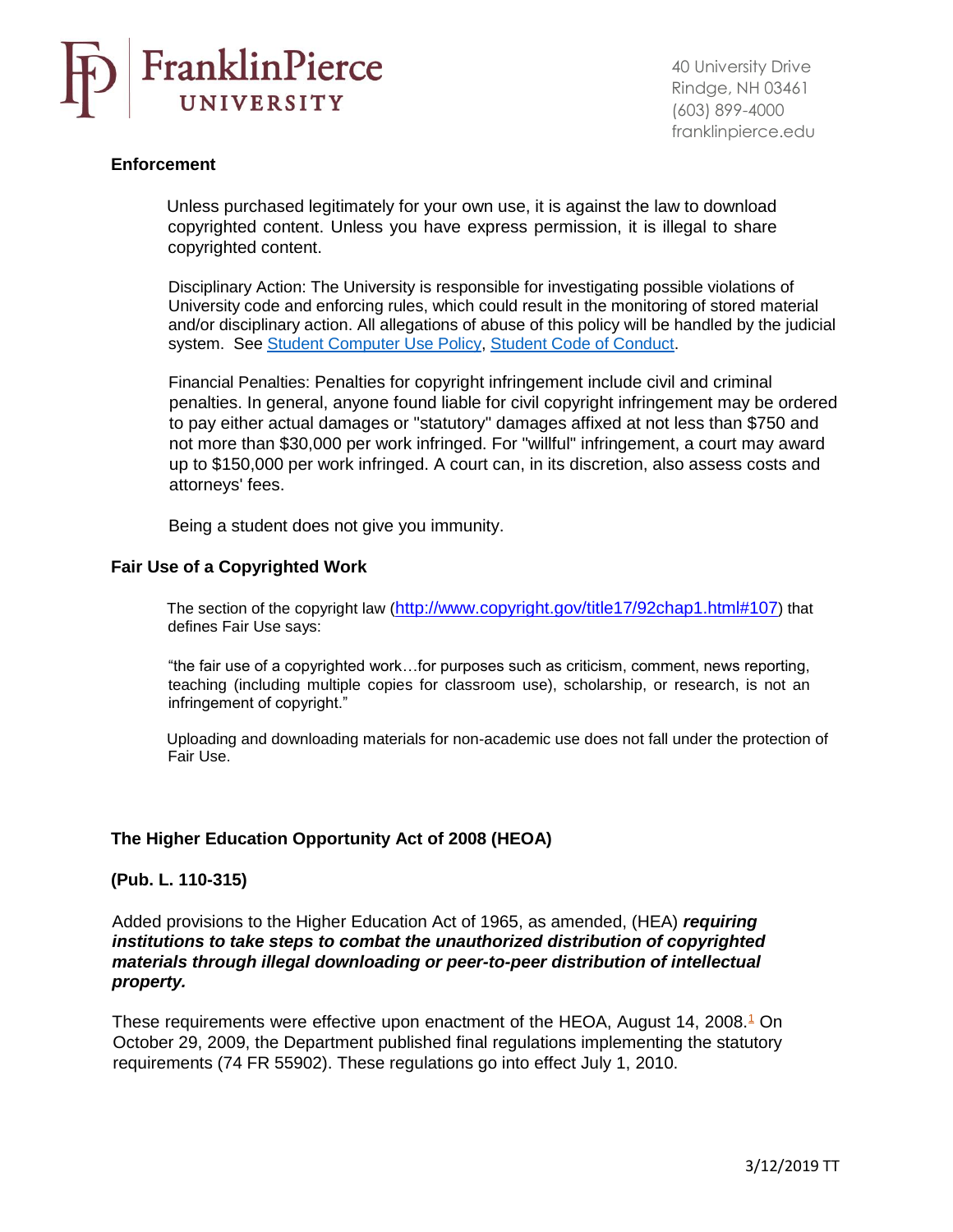

For more information about HEOA, go to <http://www2.ed.gov/policy/highered/leg/hea08/index.html>

## <span id="page-2-0"></span>**Illegal File Sharing**

There are programs (P2P) written specifically for file sharing. Using these programs to download the files for free so that you do not have to purchase the copyrighted materials is illegal. If you do not have permission from the owner, or if you have not paid a fee for the right to download the file, chances are you are illegally downloading the file and you are breaking the law.

## <span id="page-2-1"></span>**Legal Alternatives**

There are dozens authorized sites where you can purchase or stream copyrighted content.

*Some popular music sites are:*

Amazon: [http://www.amazon.com](http://www.amazon.com/) Apple iTunes Music Store: [http:/www.itunes.com](http://www.itunes.com/) Google Play: [http://play.google.com](http://play.google.com/) Pandora: [http://www.pandora.com](http://www.pandora.com/) Spotify: [http://www.spotify.com](http://www.spotify.com/)

Some popular video streaming sites are:

Amazon[: http://www.amazon.com](http://www.amazon.com/) Netflix[: http://www.netflix.com](http://www.netflix.com/) Hulu: [http://www.hulu.com](http://www.hulu.com/) Apple iTunes Music Store: [http:/www.itunes.com](http://www.itunes.com/) YouTube: [http://www.youtube.com](http://www.youtube.com/)

## <span id="page-2-2"></span>**Online Piracy**

<span id="page-2-3"></span>Uploading, downloading, and/or sharing of copyrighted files without the owner's permission is referred to as online piracy. Engage in online piracy and you could be charged with and possibly convicted of a felony called copyright infringement .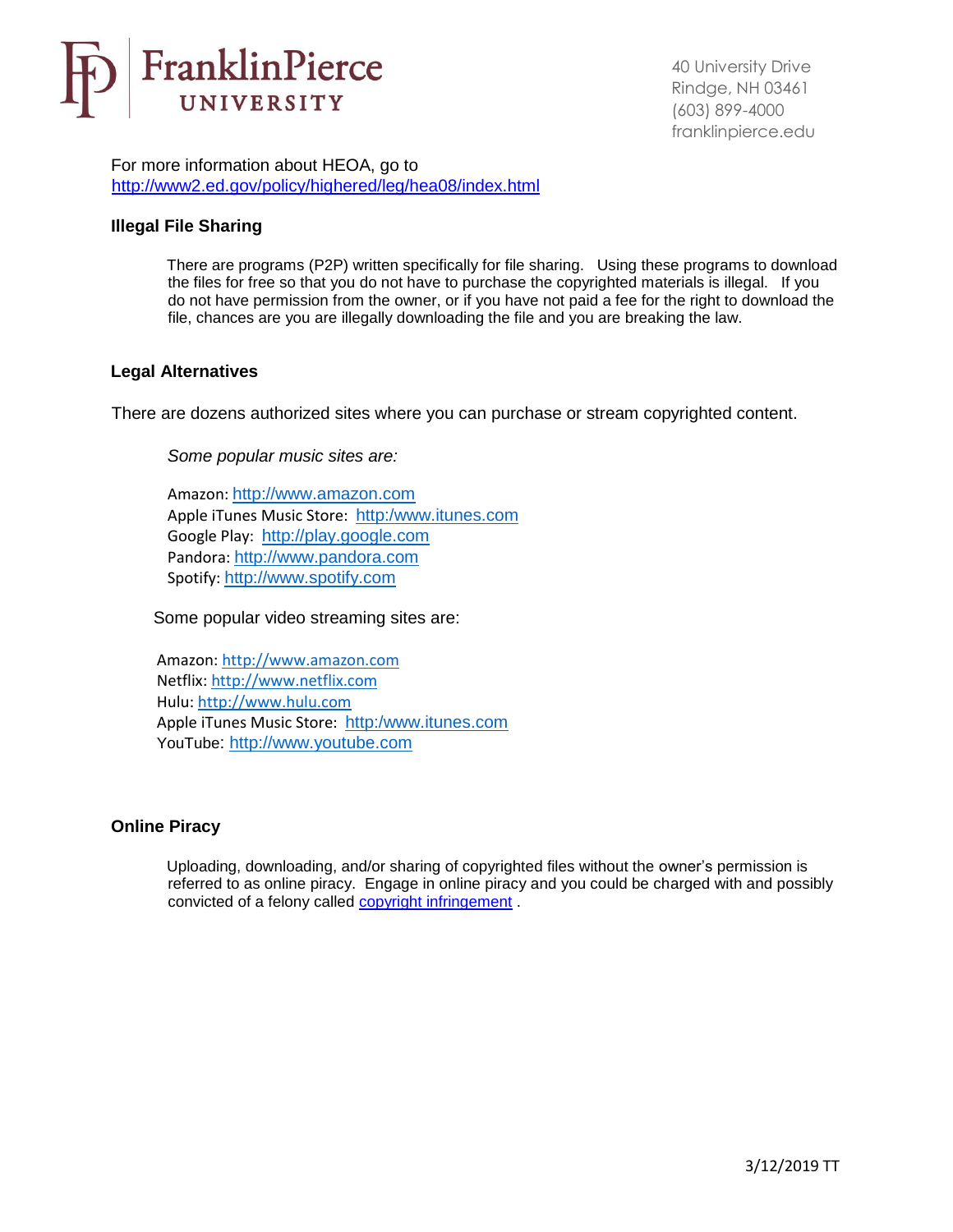# FranklinPierce UNIVERSITY

40 University Drive Rindge, NH 03461 (603) 899-4000 franklinpierce.edu

## **Peer-to-Peer (P2P) Networks**

Peer-to-Peer (P2P) software and networks are mostly used for illegally downloading and sharing of copyrighted content. Buying the P2P application does *not* make the files you download legal.

Since the files shared over P2P networks are usually copyrighted works, you are putting yourself at risk for downloading content from these networks. To avoid these risks, there are services on the Internet that allow you to legally purchase copyrighted works online. By purchasing the content legally through these services, you not only avoid the risk of copyright infringement, but you also reduce your exposure to computer viruses and spyware.

Franklin Pierce University actively blocks P2P networks to deter illegal sharing of copyrighted content.

## <span id="page-3-0"></span>**Summary of Civil and Criminal Penalties for Violation of Federal Copyright Laws**

Copyright infringement is the act of exercising, without permission or legal authority, one or more of the exclusive rights granted to the copyright owner under section 106 of the Copyright Act (Title 17 of the United States Code). These rights include the right to reproduce or distribute a copyrighted work. In the file-sharing context, downloading or uploading substantial parts of a copyrighted work without authority constitutes an infringement.

Penalties for copyright infringement include civil and criminal penalties. In general, anyone found liable for civil copyright infringement may be ordered to pay either actual damages or "statutory" damages affixed at not less than \$750 and not more than \$30,000 per work infringed. For "willful" infringement, a court may award up to \$150,000 per work infringed. A court can, in its discretion, also assess costs and attorneys' fees. For details, see Title 17, United States Code, Sections 504, 505.

Willful copyright infringement can also result in criminal penalties, including imprisonment of up to five years and fines of up to \$250,000 per offense.

For more information, please see the Web site of the U.S. Copyright Office at [www.copyright.gov, espe](http://www.copyright.gov/)cially their FAQ's at www.copyright.gov/help/faq.

## **Example of an Infringement Notice**

RE: Unauthorized Distribution of the Copyrighted Motion Picture Entitled Clash of the Titans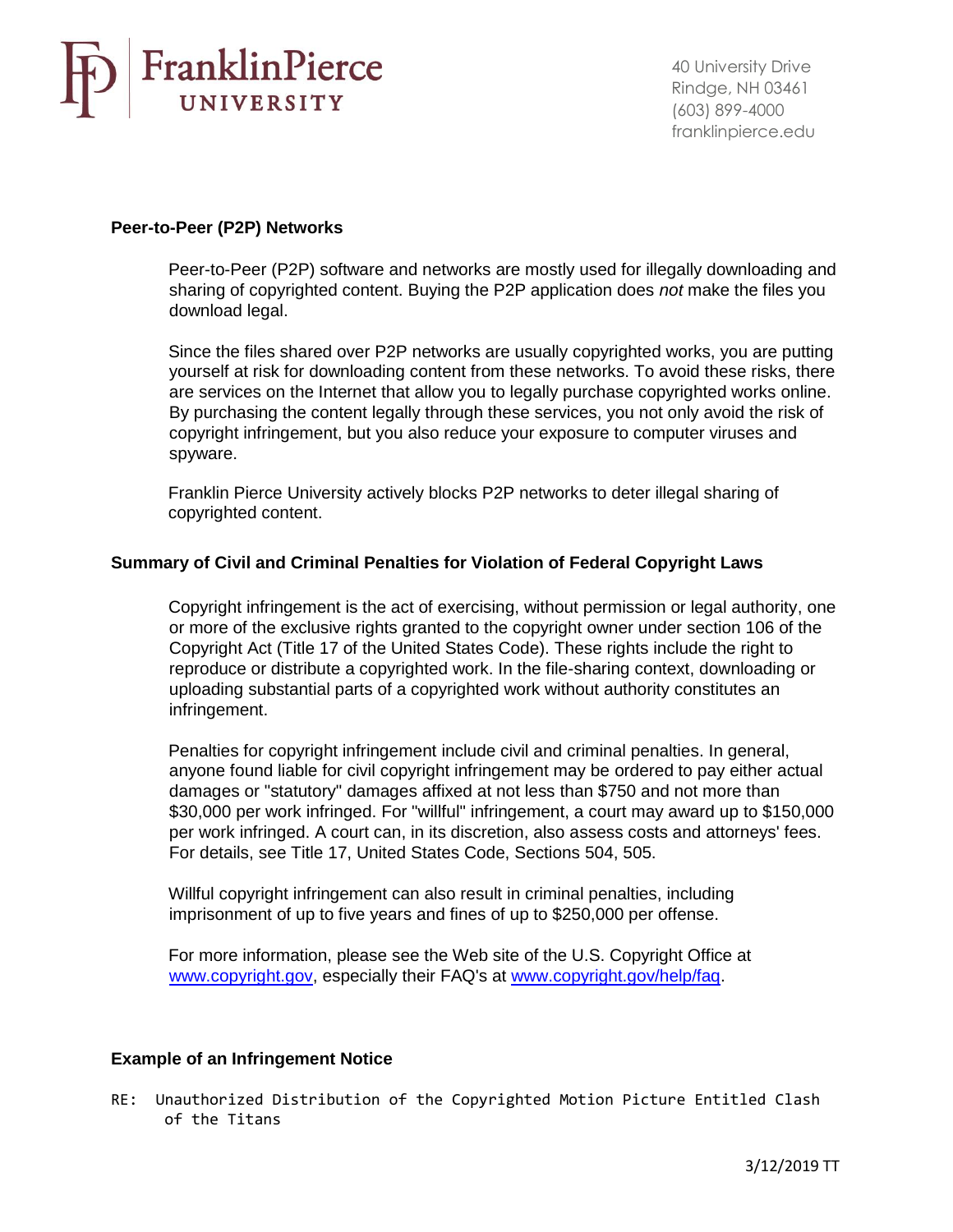

Dear General Manager:

We are writing this letter on behalf of Warner Bros. Entertainment Inc. ("Warner Bros.").

We have received information that an individual has utilized the below-referenced IP address at the noted date and time to offer downloads of copyrighted motion picture(s) through a "peer-to-peer" service, including such title(s) as:

Clash of the Titans

The distribution of unauthorized copies of copyrighted motion pictures constitutes copyright infringement under the Copyright Act, Title 17 United States Code Section 106(3). This conduct may also violate the laws of other countries, international law, and/or treaty obligations.

Since you own this IP address (74.220.233.58), we request that you immediately do the following:

1) Contact the subscriber who has engaged in the conduct described above and take steps to prevent the subscriber from further downloading or uploading Warner Bros. content without authorization; and

2) Take appropriate action against the account holder under your Abuse Policy/Terms of Service Agreement.

On behalf of Warner Bros., owner of the exclusive rights to the copyrighted material at issue in this notice, we hereby state, that we have a good faith belief that use of the material in the manner complained of is not authorized by Warner Bros., its respective agents, or the law.

Also, we hereby state, under penalty of perjury, under the laws of the State of California and under the laws of the United States, that the information in this notification is accurate and that we are authorized to act on behalf of the owner of the exclusive rights being infringed as set forth in this notification.

Please direct any end user queries the following.

Warner Bros. Entertainment Inc. Attn: Worldwide Anti-Piracy

4000 Warner Blvd. Burbank, CA 91522 818.954.3091 – phone infringements@warnerbros.com – email Kindly include the Case ID 996669198, also noted above, in the subject line of all future correspondence regarding this matter.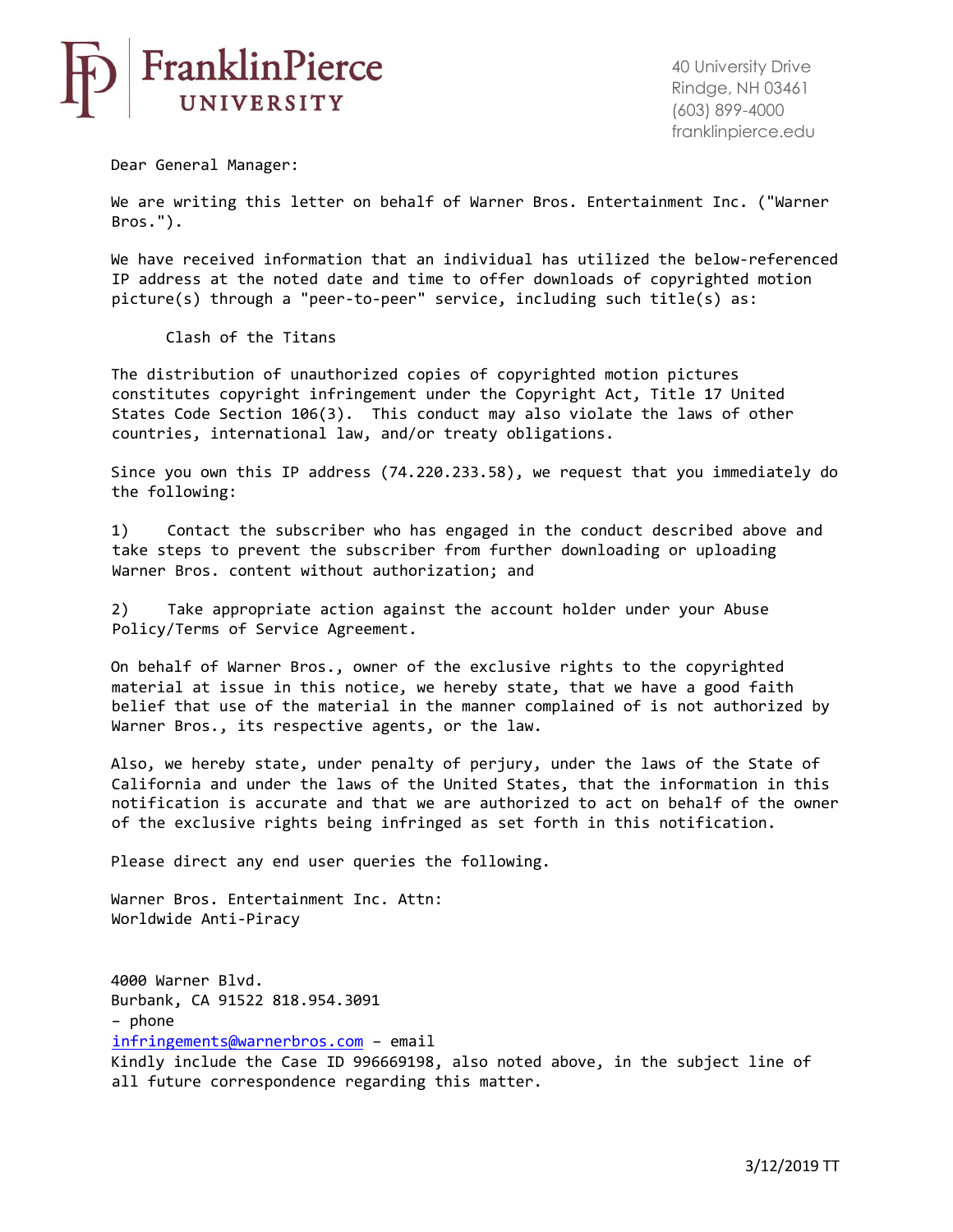

We appreciate your assistance and thank you for your cooperation in this matter. Your prompt response is requested.

Respectfully,

A Kempe Enforcement Coordinator MediaSentry

------------------------------

INFRINGEMENT DETAIL --------------------

Infringing Work: Clash of the Titans First Found: 20 Apr 2010 05:28:35 EDT (GMT -0400) Last Found: 20 Apr 2010 05:28:35 EDT (GMT -0400) IP Address: 74.220.233.58 IP Port: 15928 Protocol: BitTorrent Torrent InfoHash: B4CF91396E8330F648308ECE6F7E11B6822CCDFD Containing file(s): Clash.Of.The Titans.2010.TS.Xvid-Classified.torrent (768,762,665 bytes)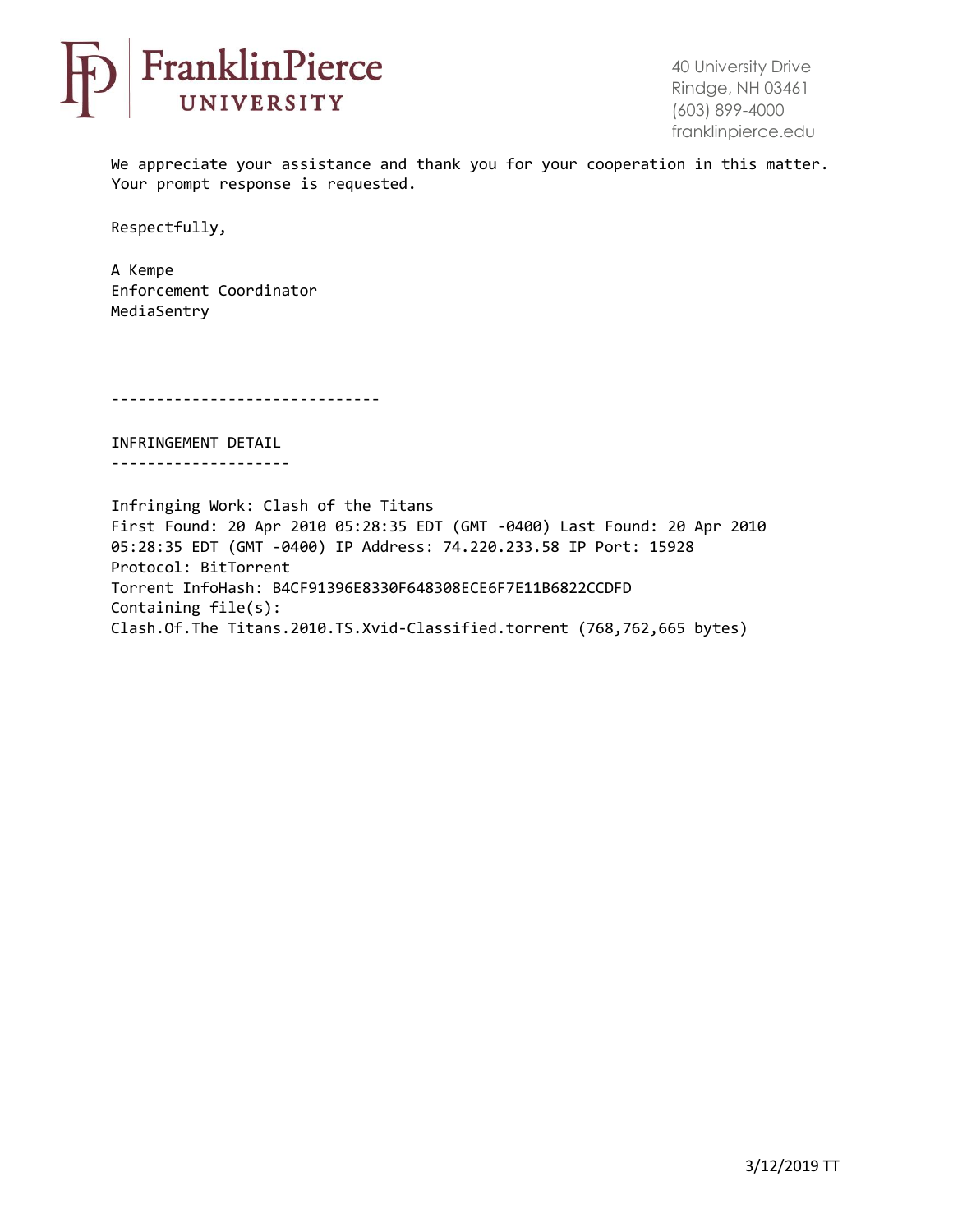Federal **Student Aid** An OFFICE of the U.S. DEPARTMENT of EDUCATION

PROUD SPONSOR of the AMERICAN MIND®

> **IFAP HOME CLOSE WINDOW**

IFAP

Publication Date: June 4, 2010

DCL ID: GEN-10-08

Subject: Institutional requirements for combating the unauthorized distribution of copyrighted material by users of the institution's network

Summary: This letter reminds institutions that participate in the Title IV, HEA programs of the new requirements for combating the unauthorized distribution of copyrighted material by users of an institution's network. This letter also provides a sample summary of civil and criminal penalties for copyright infringement that may be used by institutions to meet one of the requirements of the regulations.

Dear Colleague:

The Higher Education Opportunity Act of 2008 (HEOA) (Pub. L. 110-315) added provisions to the Higher Education Act of 1965, as amended, (HEA) requiring institutions to take steps to combat the unauthorized distribution of copyrighted materials through illegal downloading or peer-to-peer distribution of intellectual property. These requirements were effective upon enactment of the HEOA, August 14, 2008. $<sup>1</sup>$  On October 29, 2009, the Department published</sup> final regulations implementing the statutory requirements (74 FR 55902). These regulations go into effect July 1, 2010. The final [regulations are available at](athttp://www.ifap.ed.gov/fregisters/FR102909GeneralandNonLoanProgrammaticFinalRule.html.This)  [http://www.ifap.ed.gov/fregisters/FR102909GeneralandNonLoanProgrammaticFinalRule.html](athttp://www.ifap.ed.gov/fregisters/FR102909GeneralandNonLoanProgrammaticFinalRule.html.This)

[This let](athttp://www.ifap.ed.gov/fregisters/FR102909GeneralandNonLoanProgrammaticFinalRule.html.This)ter describes the requirements of the final regulations and provides a sample summary of civil and criminal penalties for copyright infringement that may be used by institutions to meet one of the requirements of those regulations.

## **Institutional plans**

[.](athttp://www.ifap.ed.gov/fregisters/FR102909GeneralandNonLoanProgrammaticFinalRule.html.This)

Under 34 CFR 668.14(b)(30), an institution, as a condition of participation in any Title IV, HEA program, must have developed and implemented written plans to effectively combat the unauthorized distribution of copyrighted material by users of the institution's network without unduly interfering with the educational and research use of the network. An institution must include in its plans: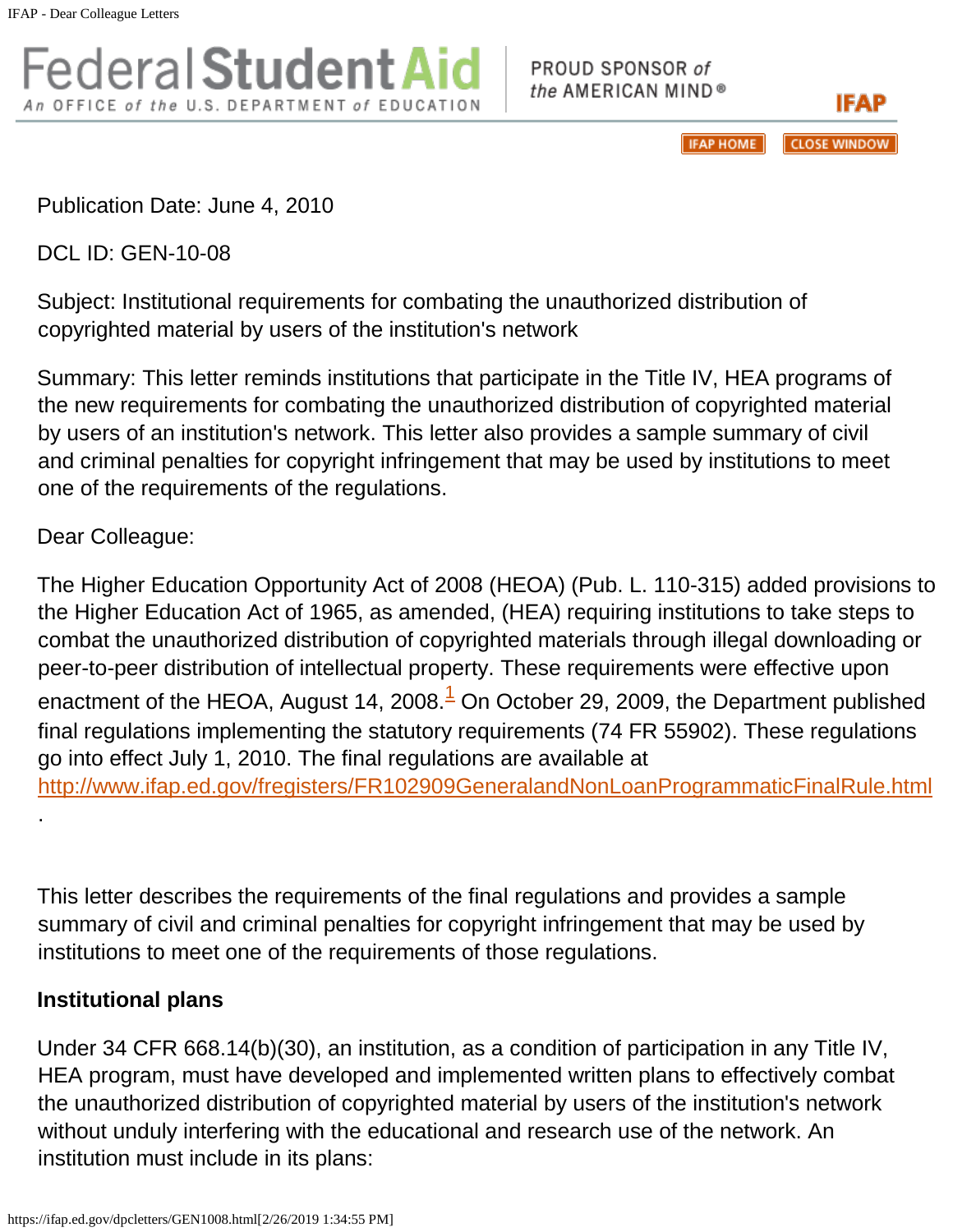- The use of one or more technology-based deterrents;
- Mechanisms for educating and informing its community about appropriate versus inappropriate use of copyrighted material, including the consumer information an institution must provide, upon request, in accordance with 34 CFR 668.43(a)(10) (described below). These mechanisms may include any additional information and approaches determined by the institution to contribute to the effectiveness of the plans, such as including pertinent information in student handbooks, honor codes, and codes of conduct in addition to e-mail and/or paper disclosures;
- Procedures for handling unauthorized distribution of copyrighted material, including disciplinary procedures; and
- Procedures for periodically reviewing the effectiveness of the plans to combat the unauthorized distribution of copyrighted materials by users of the institution's network using relevant assessment criteria. It is left to each institution to determine relevant assessment criteria. No particular technology measures are favored or required for inclusion in an institution's plans, and each institution retains the authority to determine what its particular plans for compliance will be, including those that prohibit content monitoring.

In recognition of the diversity among institutions and how technology is continuously evolving, it is up to an institution's discretion to determine how many and what type of technology-based deterrents it uses as a part of its plans-although every institution must employ at least one. Technology-based deterrents include bandwidth shaping, traffic monitoring, accepting and responding to Digital Millennium Copyright Act (DMCA) notices, and commercial products designed to reduce or block illegal file sharing. An institution also has discretion to determine what relevant assessment criteria are for reviewing the effectiveness of its plans. In some cases, appropriate assessment criteria might be process-based, so long as the institution's information system information does not contradict such a determination. Such process-based criteria might look at whether the institution is following best practices, as laid out in guidance worked out between copyright owners and institutions or as developed by similarly situated institutions that have devised effective methods to combat the unauthorized distribution of copyrighted material. In other cases, assessment criteria might be outcome-based. The criteria might look at whether there are reliable indications that a particular institution's plans are effective in combating the unauthorized distribution of copyrighted material. Among such indications may be ''before and after'' comparisons of bandwidth used for peer-to-peer applications, low recidivism rates, and reductions (either in absolute or in relative numbers) in the number of legitimate electronic infringement notices received from rights holders. An institution is expected to use the assessment criteria it determines are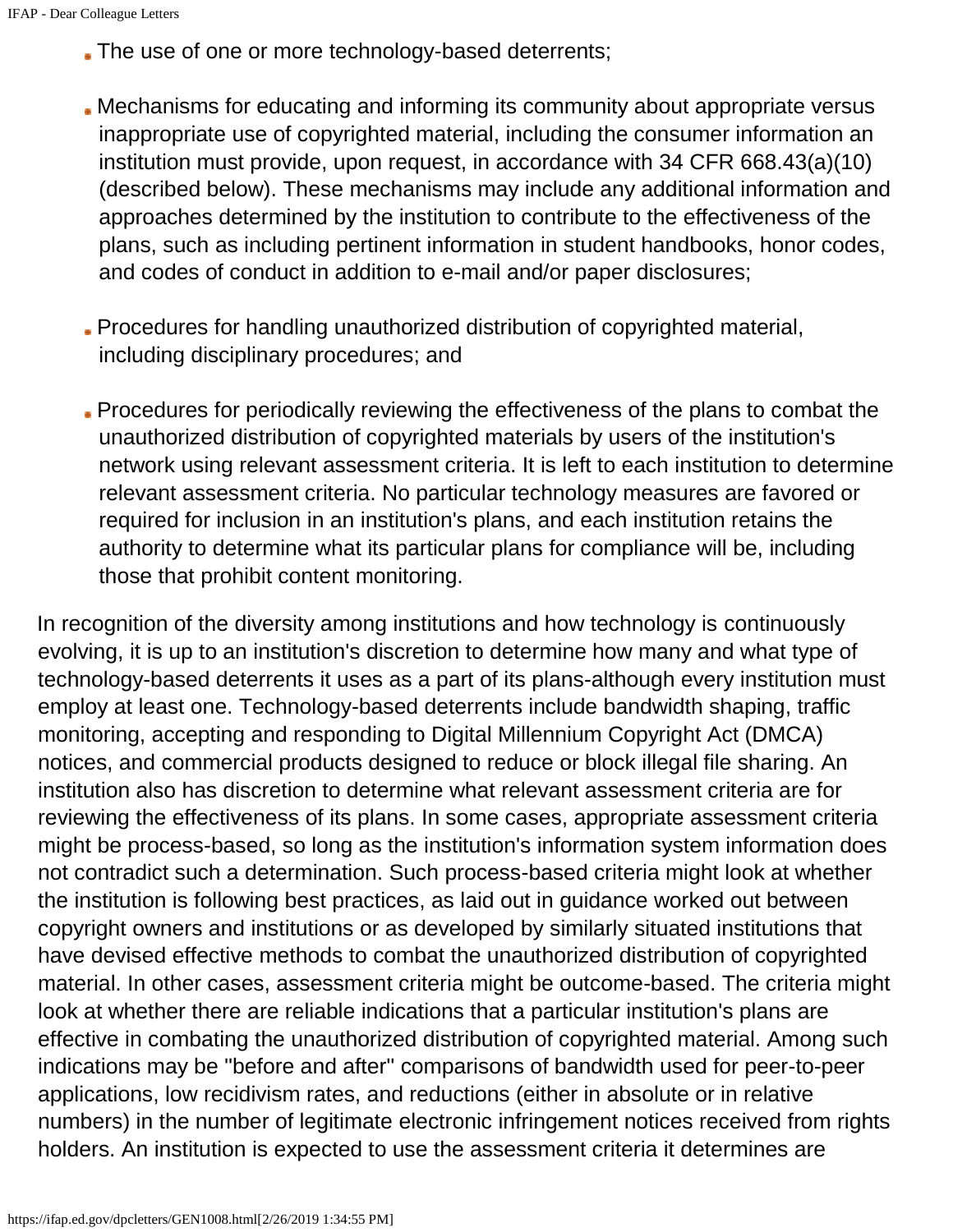relevant to evaluate how effective its plans are in combating the unauthorized distribution of copyrighted materials by users of the institution's networks.

## **Offering of legal alternatives**

34 CFR 668.14(b)(30) also requires that an institution, in consultation with the chief technology officer or other designated officer of the institution, to the extent practicable, offer legal alternatives to illegal downloading or otherwise acquiring copyrighted material, as determined by the institution. An institution must periodically review the legal alternatives for downloading or otherwise acquiring copyrighted material, and make the results of the review available to its students through a Web site or other means.

The Department anticipates that individual institutions, national associations, and commercial entities will develop and maintain up-to-date lists that may be referenced for compliance with this provision.

## **Consumer Information**

Under 34 CFR 668.43(a)(10), an institution must include information regarding institutional policies and sanctions related to the unauthorized distribution of copyrighted material in the list of institutional information provided upon request to prospective and enrolled students. This information must:

- Explicitly inform its students that unauthorized distribution of copyrighted material, including peer-to-peer file sharing, may subject a student to civil and criminal liabilities;
- Include a summary of the penalties for violation of Federal copyright laws; and
- Describe the institution's policies with respect to unauthorized peer-to-peer file sharing, including disciplinary actions that are taken against students who engage in illegal downloading or unauthorized distribution of copyrighted materials using the institution's information technology system.

Under 34 CFR 668.41(c), an institution must provide to enrolled students an annual notice containing a list and brief description of the consumer information it must disclose and the procedures for obtaining this consumer information. An institution must add to this list information regarding institutional policies and sanctions related to the unauthorized distribution of copyrighted material. Consistent with current regulations (34 CFR 668.41(a)), an institution must provide this annual notice on a one-to-one basis through a direct individual notice to each enrolled student. This notice must be made through an appropriate mailing or publication, including direct mailing through the U.S.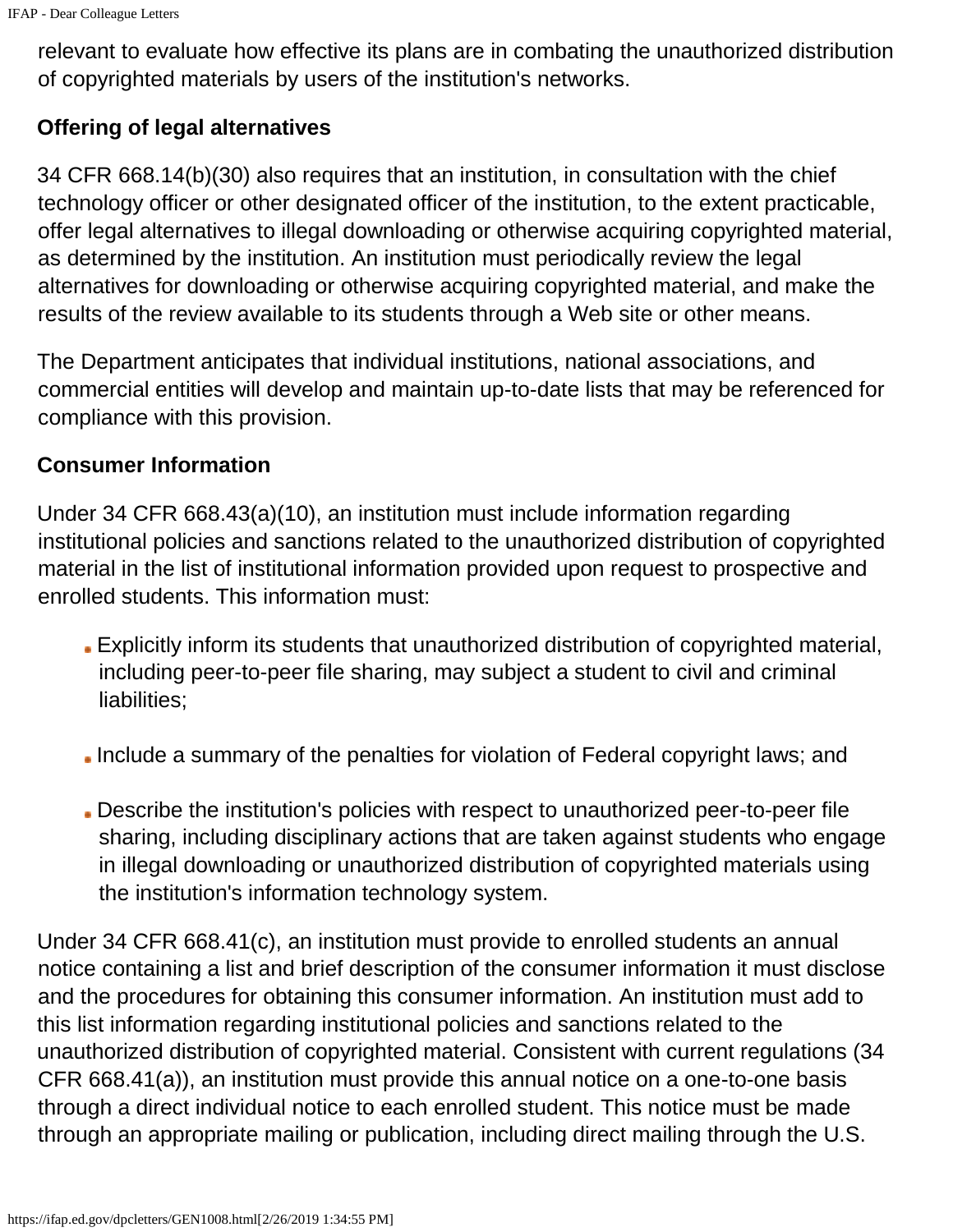Postal Service, campus mail, or electronic mail. Posting on Internet or Intranet Web sites does not constitute notice. If the institution discloses the consumer information by posting the information on a Web site, it must include in the notice the exact electronic address at which the information is posted, and a statement that the institution will provide a paper copy of the information on request.

Although an institution is required to disclose the required information only to students, we encourage institutions to make the information available to employees and the general public if they believe it will be beneficial.

## **Sample summary of Federal civil and criminal penalties**

The Department has worked with representatives of copyright holders and institutions to develop a sample summary of the civil and criminal penalties for violation of Federal copyright laws (34 CFR 668.43(a)(10)(ii)) that an institution may use to meet the requirement that an institution include such a summary in the information it provides upon request to prospective and enrolled students. The use of this sample summary is optional.

## **Summary of Civil and Criminal Penalties for Violation of Federal Copyright Laws**

Copyright infringement is the act of exercising, without permission or legal authority, one or more of the exclusive rights granted to the copyright owner under section 106 of the Copyright Act (Title 17 of the United States Code). These rights include the right to reproduce or distribute a copyrighted work. In the file-sharing context, downloading or uploading substantial parts of a copyrighted work without authority constitutes an infringement.

Penalties for copyright infringement include civil and criminal penalties. In general, anyone found liable for civil copyright infringement may be ordered to pay either actual damages or "statutory" damages affixed at not less than \$750 and not more than \$30,000 per work infringed. For "willful" infringement, a court may award up to \$150,000 per work infringed. A court can, in its discretion, also assess costs and attorneys' fees. For details, see Title 17, United States Code, Sections 504, 505.

Willful copyright infringement can also result in criminal penalties, including imprisonment of up to five years and fines of up to \$250,000 per offense.

For more information, please see the Web site of the U.S. Copyright Office at www.copyright.gov, especially their FAQ's at [www.copyright.gov/help/faq.](http://www.copyright.gov/help/faq.Thank)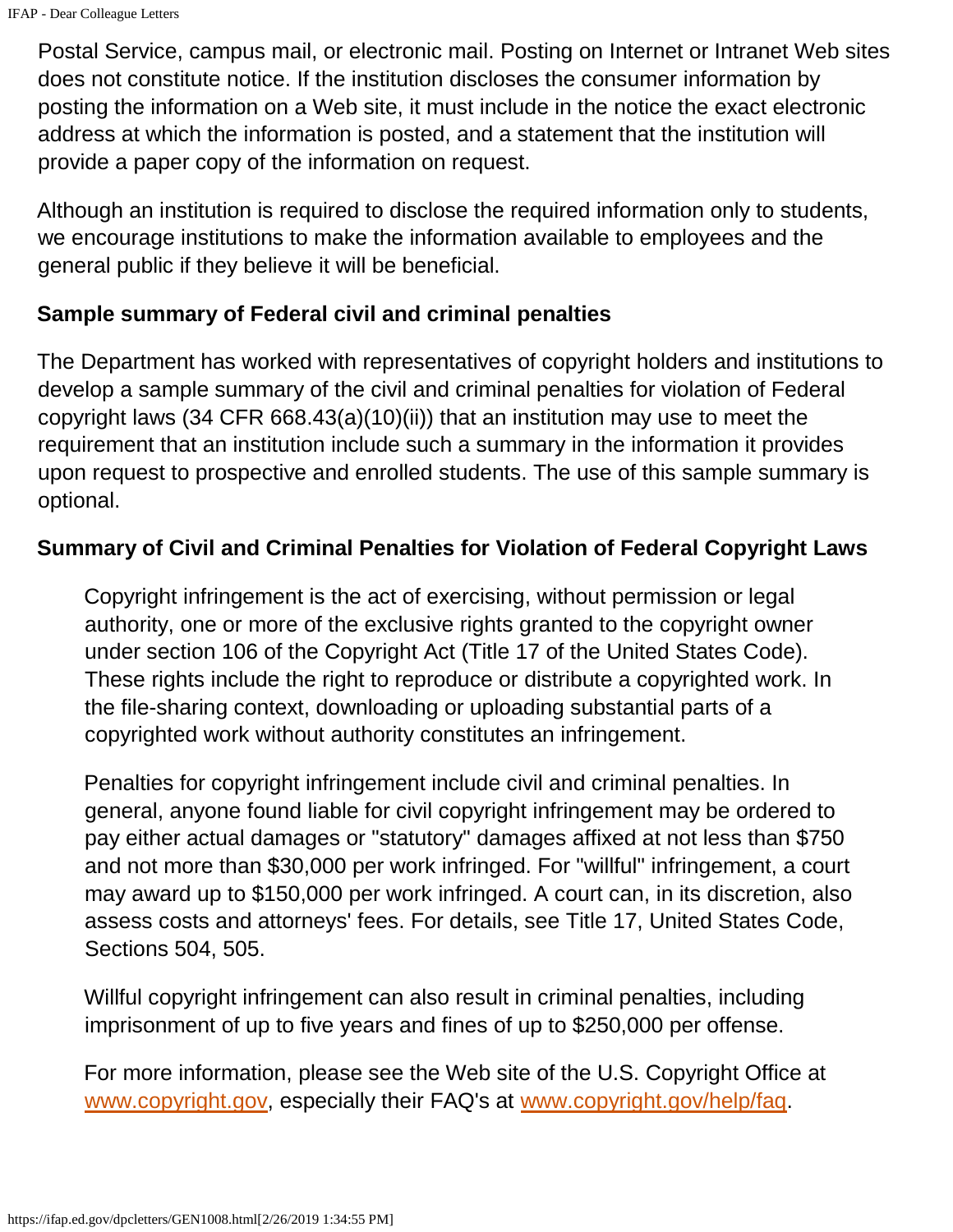[Thank you](http://www.copyright.gov/help/faq.Thank) for your continued participation in the Title IV programs. If you have any questions regarding this letter, please contact Wendy Macias by e-mail at wendy.macias@ed.gov or by phone at 202-502-7526.

Sincerely,

Daniel T. Madzelan Delegated the Authority to Perform the Functions and Duties of the Assistant Secretary for

Postsecondary Education

Attachments/Enclosures:

Institutional requirements for combating the unauthorized distribution of copyrighted material by users of the institution's network in PDF Format, 186KB, 4 Pages

 $<sup>1</sup>$  As the Department noted in the December 2008, Dear Colleague Letter that provided a</sup> summary of the provisions of the HEOA (GEN-08-12), because passage of the HEOA required program participants to implement a large number of new provisions before receiving guidance from the Department, during subsequent reviews of compliance with the HEOA, we will take into account whether any written guidance had been provided by the Department during the period under review.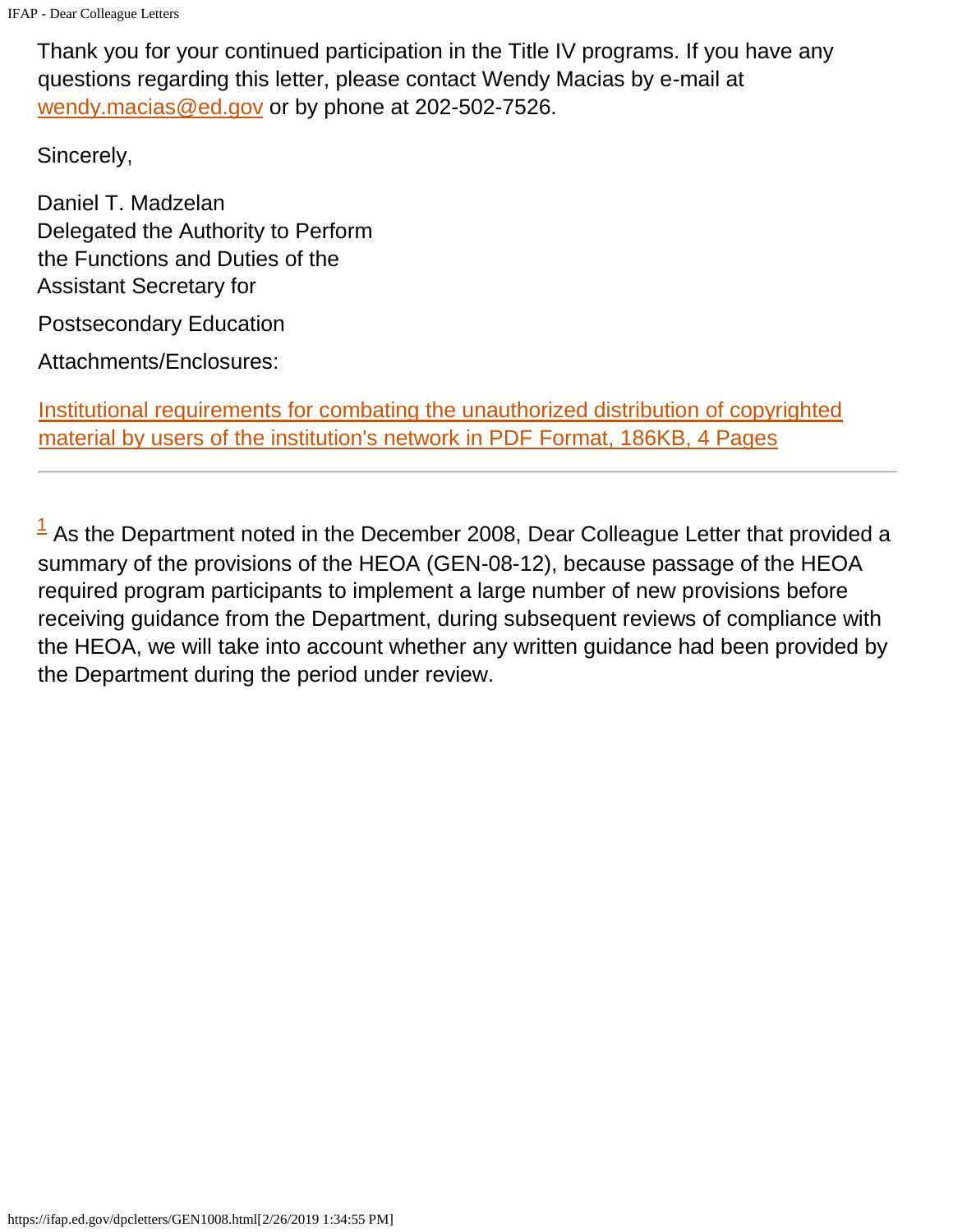## Skip to main content About Us Contact Us FAQs | Alenguage Assistance  $\downarrow$

# **LAWS & GUIDANCE / HIGHER EDUCATION**

# Higher Education Opportunity Act 2008

**The Higher Education Opportunity Act** What's New **(Public Law 110-315) (HEOA) was enacted on August 14, 2008, and reauthorizes the** In accordance with the Higher **Higher Education Act of 1965, as amended** Education Opportunity Act of **(HEA)**. This page provides information on the 2008 (HEOA), by October 29, Department's implementation of the HEOA. 2011, each postsecondary institution in the United States Dear Colleague Letter that participates in Title IV

- Negotiated Rulemaking student aid programs must post
- IPEDS a net price calculator on its
	-

Reports and Studies Web site that uses institutional

Some parts of the law will be implemented data to provide estimated net through new or revised regulations. The price information to current and negotiated rulemaking process will be used forprospective students and their some regulations, as explained below. Other families based on a student's areas will be regulated either through the usual individual circumstances. To notice and comment process or, where assist institutions in meeting regulations will merely reflect the changes to this obligation, The National the HEA and not expand upon those changes, Center for Education Statistics, as

## **Dear Colleague Letter** To use or review the template,

## How Do I Find...

- **Student loans,** forgiveness
- College accreditation Every Student
- Succeeds Act (ESSA)
- FERPA
- FAFSA
- 1098, tax forms

More >

# Information About...

- Transforming **Teaching**
- Family and **Community** Engagement

# **Related Topics**

| <b>Student Loans</b>                                                                    | <b>Grants</b>              | Laws                           | Data                                           |  |
|-----------------------------------------------------------------------------------------|----------------------------|--------------------------------|------------------------------------------------|--|
| in cooperation with the Office of<br>technical changes.                                 | Early Learning             |                                |                                                |  |
|                                                                                         |                            | Postsecondary Education and    |                                                |  |
| As we move through the implementation                                                   |                            |                                |                                                |  |
| has designed and developed a<br>process, we will be updating this page, so              |                            |                                |                                                |  |
| check back often.                                                                       | fully functional net price |                                | <b>Office of Federal Student</b><br><b>Aid</b> |  |
| <b>Higher Education Opportunity Act (P.L. 110-</b><br>calculator available to all Title |                            |                                |                                                |  |
| 315)                                                                                    |                            | IV postsecondary institutions  | <b>Office of Postsecondary</b>                 |  |
|                                                                                         |                            | for use on their institutional | <b>Education</b>                               |  |
| $\sqrt{$ Text   PDF                                                                     |                            | Web sites.                     |                                                |  |



U.S. Department of Education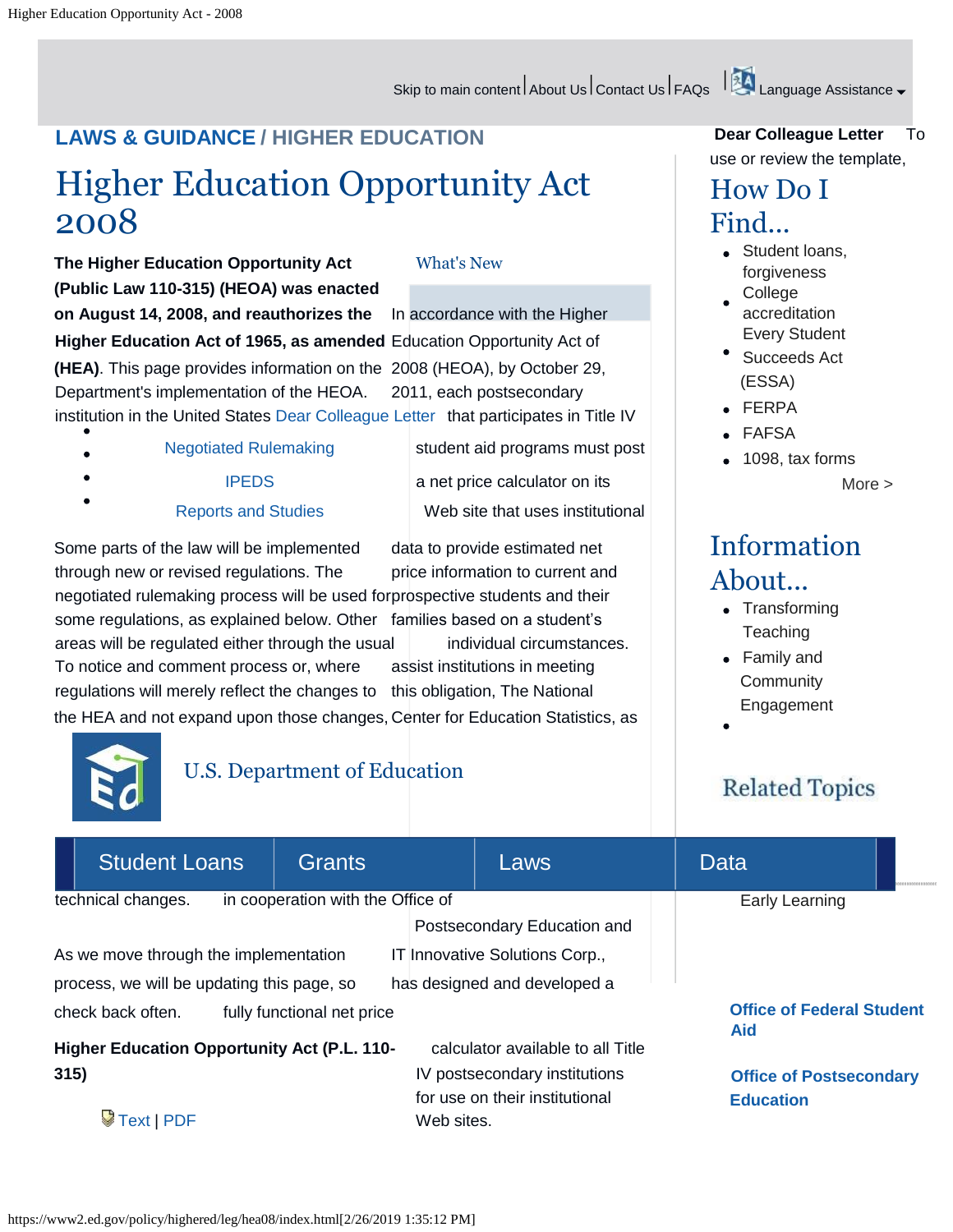The Department has published a **Dear Colleague Letter** which provides a summary of each provision of the HEOA. However, affected parties are responsible for taking the steps necessary to comply by the effective dates established by the HEOA. The provisions of the HEOA are effective upon enactment unless otherwise noted in the law. Potentially affected parties should review the legislation immediately to determine the proper measures they must take to comply.

#### **Negotiated Rulemaking**

**Negotiated Rulemaking 2009-10**: On go to: [http://npc.inovas.net/institution/.](http://npc.inovas.net/institution/.Information)

[Information Re](http://npc.inovas.net/institution/.Information)quired to Be Disclosed Under the Higher Education Act of 1965:

September 9, 2009, the Department published a notice in the Federal Register announcing its intent to establish two negotiated rulemaking committees to prepare proposed regulations under Title IV of the Higher Education Act of 1965, as amended. This notice also solicits nominations for negotiators.

On May 29, 2009, Deputy Undersecretary Robert Shireman held a conference call with analysts and investors who monitor the career college and education industry to discuss the purpose and nature of these negotiated rulemaking sessions. - Transcript of the Call PDF (48K)

On May 29, 2009, Deputy Undersecretary Robert Shireman also held a conference call with the career college community to discuss the negotiated rulemaking sessions.

- Transcript of the Call  $\overline{\mathcal{P}}$  PDF (52K)

**Negotiated Rulemaking Spring 2009**: The Web page for each team provides information such as schedules, lists of negotiators, team protocols, issue papers, and other materials.

Negotiated Rulemaking Spring 2009 Web Site

- Team I––Loans–Lender/General Loan Issues
- Team II––Loans–School–Based Loan Issues
- Team III--Accreditation
- Team IV--Discretionary Grants
- Team V--General and Non-Loan Programmatic Issues

On March 23, 2010, the Department published in the Federal Register a **Notice of Proposed Rulemaking (NPRM)**. Through this NPRM, the Secretary proposes to amend current regulations, and establish new regulations, for the High School Equivalency Program and College Assistance Migrant Program (HEP and CAMP); the Federal TRIO programs (TRIO Programs--Training Program for Federal TRIO Programs (Training), Talent Search (TS), Educational Opportunity Centers (EOC),

Suggestions for Dissemination: A Report by the National Postsecondary Education Cooperative (NPEC) Working Group on the Higher Education Opportunity Act of 2008 (HEOA). (October 2009)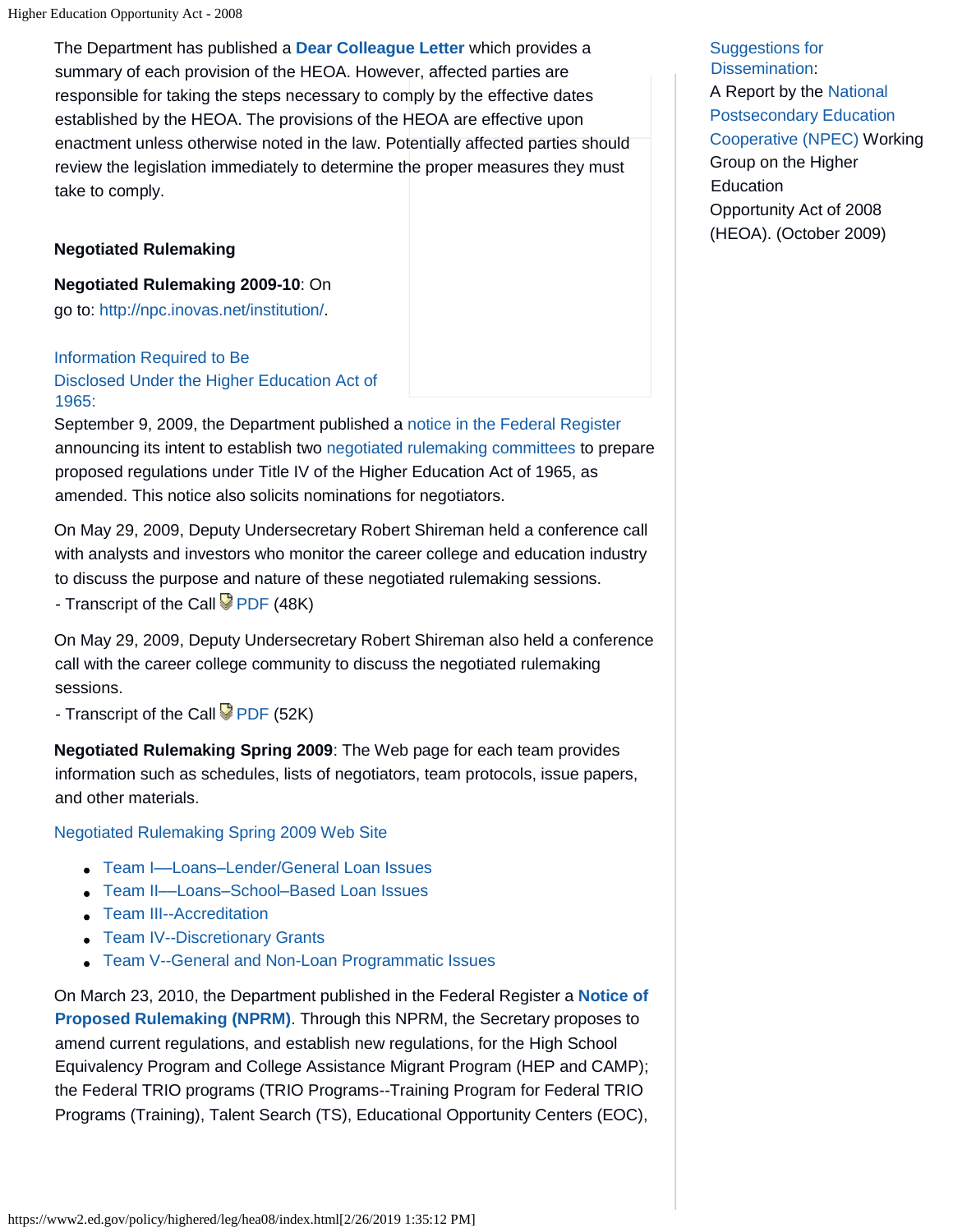Higher Education Opportunity Act - 2008

Upward Bound (UB), Student Support Services (SSS), and the Ronald E. McNair Postbaccalaureate Achievement (McNair) Programs; and the Gaining Early Awareness and Readiness for Undergraduate Program (GEAR UP) program. On October 29, 2009, the Department published in the Federal Register **final regulations** amending the Federal Perkins Loan (Perkins Loan) Program, Federal Family Education Loan (FFEL) Program, and William D. Ford Federal Direct Loan (Direct Loan) Program regulations to implement provisions of the Higher Education Act of 1965 (HEA), as amended by the Higher Education Opportunity Act of 2008 (HEOA), and other recently enacted legislation. These regulations are effective July 1, 2010.

On October 29, 2009, the Department published in the Federal Register **final regulations** amending the regulations for Institutional Eligibility Under the Higher Education Act of 1965, the Student Assistance General Provisions, the Federal Work-Study (FWS) Programs, the Teacher Education Assistance for College and Higher Education (TEACH) Grant Program, the Federal Pell Grant Program, and the Leveraging Educational Assistance Partnership Program (LEAP) to implement various general and non-loan provisions of the Higher Education Act of 1965 (HEA), as amended by the Higher Education Opportunity Act of 2008 (HEOA) and other recently enacted legislation. These regulations are effective July 1, 2010.

On October 28, 2009, the Department published in the Federal Register, **final regulations** regarding Institutions and Lender Requirements Relating to Education Loans, to implement requirements relating to education loans that were added to the Higher Education Act of 1965, as amended (HEA) by the Higher Education Opportunity Act of 2008 (HEOA). The Secretary also amends the regulations for Student Assistance General Provisions, the Federal Perkins Loan (Perkins Loan) Program, the Federal Family Education Loan (FFEL) Program, and the William D. Ford Federal Direct Loan (Direct Loan) Program to implement certain provisions of the HEA that involve school-based loan issues and that were affected by the statutory changes made to the HEA by the HEOA. These regulations are effective July 1, 2010.

On October 27, 2009, the Department published in the Federal Register **final regulations** governing institutional eligibility and the Secretary's recognition of accrediting agencies. The Secretary is amending these regulations to implement changes to the Higher Education Act of 1965, as amended (HEA), resulting from enactment of the Higher Education Reconciliation Act of 2005 (HERA), and the Higher Education Opportunity Act (HEOA), and to clarify, improve, and update the current regulations. These regulations are effective July 1, 2010.

For general information on negotiated rulemaking, see The Negotiated Rulemaking Process for Title IV Regulations, Frequently Asked Questions.

## **Integrated Postsecondary Education Data System (IPEDS)**

As a result of the recent passage of Higher Education Opportunity Act of 2008, the